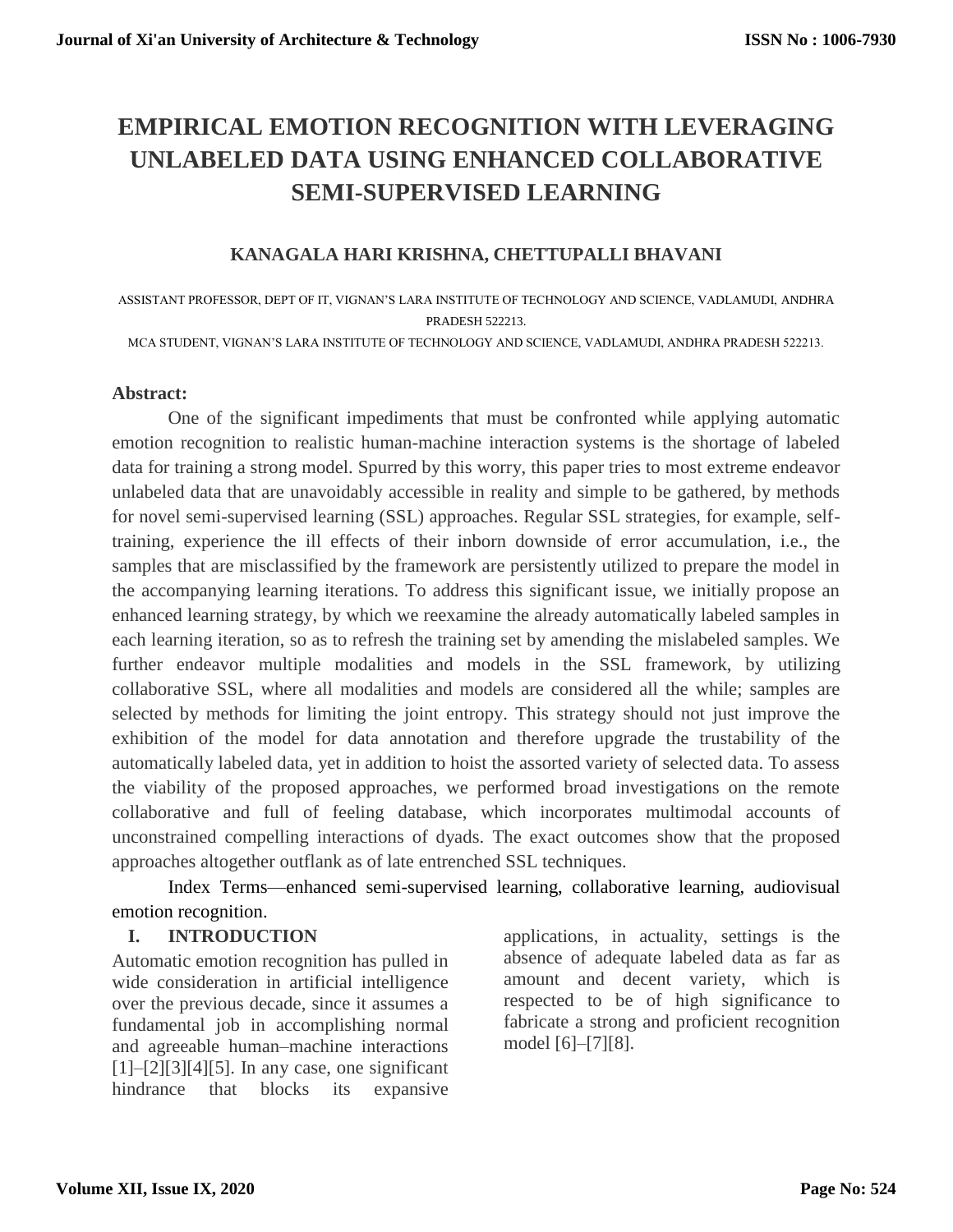In view of the open accessibility of huge unlabeled data that can be effortlessly gathered through inescapable electronic gadgets [8], [9], one common arrangement comes to leveraging the estimation of these data in a successful manner. Semi-Supervised Learning (SSL) has been developed as a promising methodology since it intends to proficiently utilize machines (i.e., recognition models) to automatically 'comment on' unlabeled data, with (basically) no need of manual intercession. In the course of recent years, a few endeavors have been made and have indicated the advantages of SSL for emotion recognition.

In [10], Wu et al. presented a realistic based SSL model for emotion recognition from music, by which the oversight information (or the name data) is engendered from the labeled data to the unlabeled data by figuring the acoustic and label comparability among melodies. In [11], Schels et al. utilized a thickness estimation of every single accessible datum to move the mark data to unlabeled data. Comparative work was additionally announced in [12], however for the content based emotion characterization.

Rather than these transductive SSL approaches where both labeled and unlabeled data are considered to play out a forecast on the unlabeled data, more examination endeavors need to follow an inductive SSL worldview, fundamentally because of the way that the incredible ability of discriminative models (e.g., Neural Networks) for emotion recognition has been much of the time appeared over the previous decade [13]. In the inductive worldview, a predictive model is pre-constructed uniquely on the labeled data and afterward utilized for foreseeing the unlabeled data. For instance, Zhang et al. [14] utilized a normal inductive

SSL approach called self-training to investigate the unlabeled data from various databases for emotion recognition from discourse. Moreover, co-training was proposed to abuse two perspectives (include sets) for emotion recognition. For instance, Zhang et al. [15] and [16] split the acoustic highlights into two gatherings (e.g., vitality or unearthly related), every one of which is viewed as one 'see' for emotion recognition from discourse. In like manner, Li et al. [17] took the individual and generic (i.e., the sentence whose subject isn't an individual) assessments as two 'sees' for emotion recognition from text. As of late, profound neural system based SSL has risen an extraordinary potential technique attributable to its capacity to distil significant level portrayals. Most as of late, Deng et al. [18] presented a mutual covered up layer structure with perform various tasks learning, which comprises of two undertakings – remaking inputs (autoencoder way) and anticipating emotions (grouping way). It is normal that the information can be moved from unlabeled data to labeled data through the autoencoder way.

Nonetheless, a large portion of these examinations just centered around a sign methodology, i.e., either sound [19], video [20], [21], or text [17]. These days, perceiving emotion by means of multiple modalities rises to be conspicuous , not just because of the wide utilization of cameras and receivers as previously mentioned, yet in addition because of the way that the blend of different modalities can regularly offer preferred execution over unimodality for emotion recognition .Nevertheless, multimodal data is frequently overlooked in many past SSL research. Unique in relation to past examinations, in this article we expect to utilize multiple modalities in SSL for emotion recognition.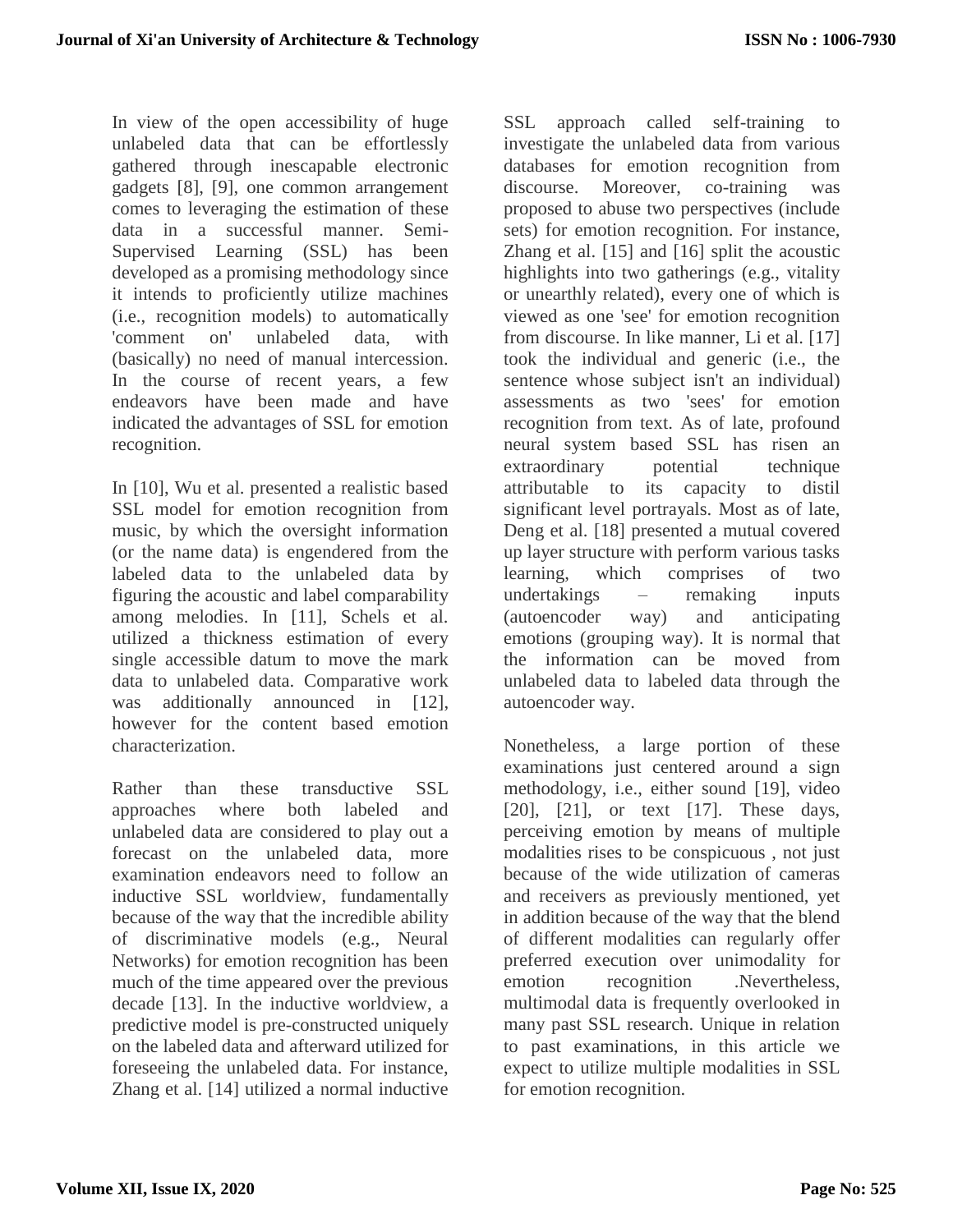Besides, conventional SSL approaches frequently experience the ill effects of an issue of execution debasement. That is, while adding all the more automatically commented on data to the training set frequently brings about more awful, as opposed to better, execution of recognition models [0]–[1][2]. To a great extent in light of the fact that the robotized annotations (model forecasts) are regularly not absolutely right, the mislabeled samples (i.e., error or clamor) are possibly considered when refreshing training models and successively collected in the subsequent learning iterations, prompting a progressive lessening of model execution [3]–[1][2]. The event of this issue should profoundly identify with two elements: model goodness, and rightness and decent variety of selected data when refreshing training data [3]. An ineffectively performed model diminishes the unwavering quality of the computerized annotations, and builds the danger of including mislabeled samples into the refreshed training set. Moreover, with regards to the characteristic expectation tendency of a model, the decent variety of selected data in SSL may be constrained [2], [4]. Including progressively selected data from one model presumably prompts a higher befuddled appropriation between the refreshed training set and test set [2].

To address the presentation debasement issue of SSL, numerous endeavors have been made with regards to machine learning. In [20] and [3], Cohen et al. utilized unlabeled data to scan for a superior structure of Bayesian Network. This calculation can adequately lighten the issue, yet it is just intended for probabilistic models. In [35], Nigam et al. recommended to allocate various loads to unlabeled data as per their forecast probabilities (i.e., certainty). Their methodology at that point prepares another model utilizing the blend of

unique labeled and new weighted-unlabeled data, and emphasizes. This strategy adequately lessens the inconvenient impact of ineffectively labeled data by machines [5]. Further, as opposed to such a delicate weighted strategy, its parallel rendition was much of the time utilized too. That is, just a couple of most unhesitatingly anticipated data are added to the labeled data set [3]. Moreover, another enhanced form was presented by Li et al. [6], by which the unlabeled data are effectively related to the assistance of some nearby data in a local diagram. By doing this, it shields those mislabeled data from being added to the training set; henceforth, a less uproarious training set is acquired [6].

In this article, we propose a novel SSL approach called enhanced collaborative SSL (ecSSL), with the reason to address the exhibition corruption issue by leveraging multiple modalities and models with a reassessment process on selected data. Contrasted and past work, the proposed approach would utmost be able to redesign the integrity of the recognition model just as the 'rightness' and assorted variety of selected data. When all is said in done, our principle commitments can be summed up as follows.

We abuse the corresponding of multiple modalities (i.e., sound and video) and characterization models for SSL. This mix is critical and accepted to offer at any rate two advantages: to manufacture an enhanced and vigorous emotion recognition model, and to choose increasingly precise and various data in the SSL procedure. Exploiting multiple models is initially roused by the work introduced in where diverse machine learning models can be adapted commonly.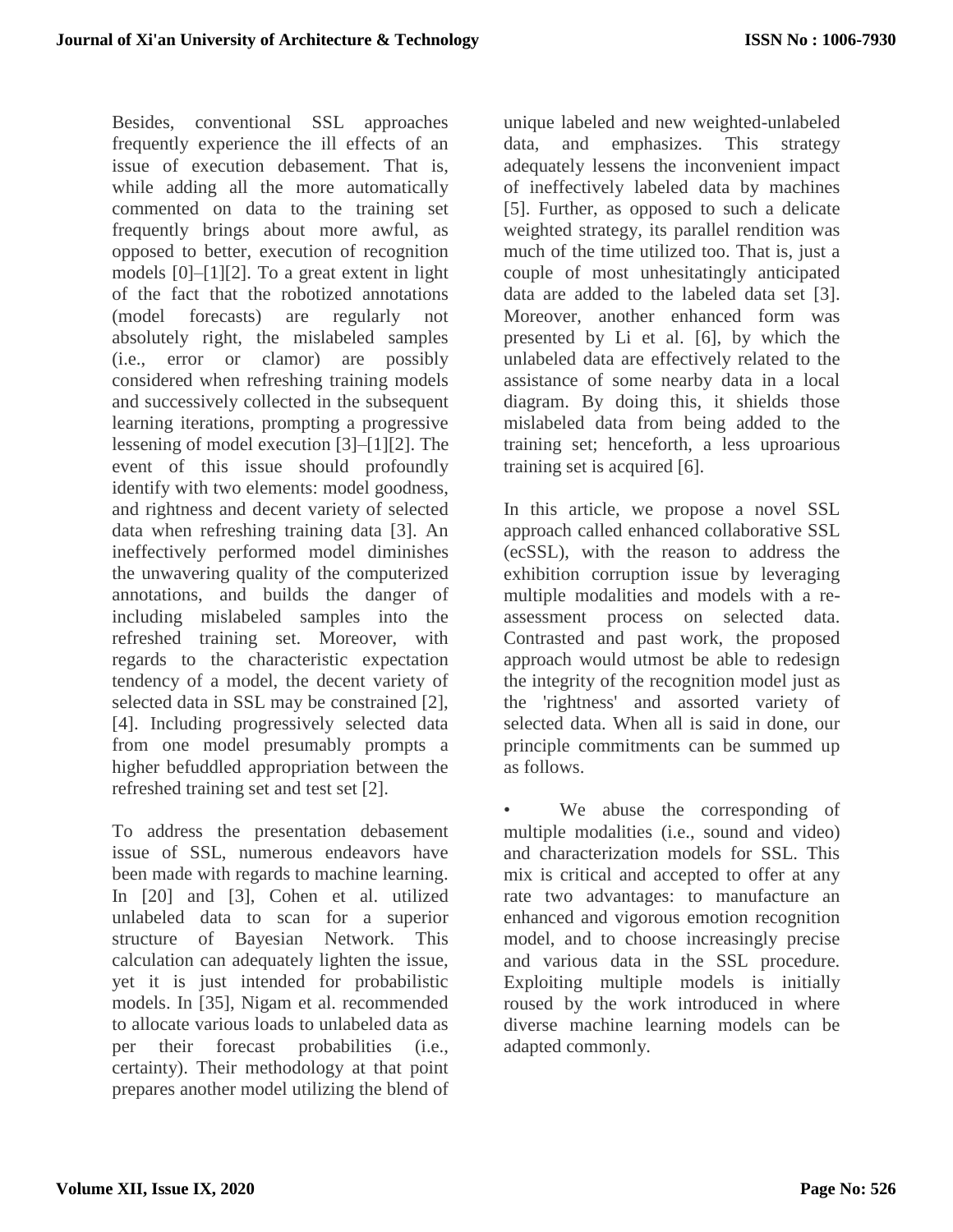We propose to consecutively reconsider recently selected data to build the rightness of selected data. It should address conceivably mislabeled data in past iterative learning stages and this further improves the general certainty of the framework expectations.

We show the predominance of the proposed ecSSL approach on a multimodal database and give clever examination.

## **II. RELATED WORK**

Emotion recognition is the way toward recognizing human emotion. Individuals change generally in their precision at perceiving the emotions of others. Utilization of innovation to help individuals with emotion recognition is a generally early exploration zone. For the most part, the innovation works best on the off chance that it utilizes multiple modalities in setting. Until this point in time, the most work has been directed on mechanizing the recognition of outward appearances from video, verbally expressed articulations from sound, composed articulations from text, and physiology as estimated by wearables.

Humans show a lot of inconstancy in their capacities to perceive emotion. A key point to remember when learning about robotized emotion recognition is that there are a few wellsprings of "ground truth," or truth about what the genuine emotion is. Assume we are attempting to perceive the emotions of Alex. One source is "the thing that would the vast majority state that Alex is feeling?" For this situation, 'reality' may not relate to what Alex feels, yet may compare to what a great many people would state it resembles Alex feels. For instance, Alex may really feel dismal, yet he puts on a major grin and afterward the vast majority state he looks glad. On the off chance that a robotized technique accomplishes indistinguishable outcomes from a gathering of spectators it

might be viewed as precise, regardless of whether it doesn't really quantify what Alex genuinely feels. Another wellspring of 'truth' is to ask Alex what he genuinely feels. This works if Alex has a decent feeling of his inner state, and needs to mention to you what it is, and is equipped for articulating it precisely or a number. Be that as it may, a few people are alexithymic and don't have a decent feeling of their interior sentiments, or they can't impart them precisely with words and numbers. When all is said in done, getting to reality of what emotion is really present can take some work, can fluctuate contingent upon the measures that are selected, and will for the most part include keeping up some degree of vulnerability.

Semi-supervised learning is a way to deal with machine learning that joins a limited quantity of labeled data with a lot of unlabeled data during training. Semisupervised learning falls between unsupervised learning (with no labeled training data) and supervised learning (with just labeled training data).

Unlabeled data, when utilized related to a modest quantity of labeled data, can create impressive improvement in learning exactness. The procurement of labeled data for a learning issue frequently requires a talented human operator (for example to interpret a sound section) or a physical trial (for example deciding the 3D structure of a protein or deciding if there is oil at a specific area). The expense related with the naming procedure in this way may render enormous, completely labeled training sets infeasible, while obtaining of unlabeled data is generally reasonable. In such circumstances, semi-supervised learning can be of incredible useful worth. Semi-supervised learning is likewise of hypothetical enthusiasm for machine learning and as a model for human learning.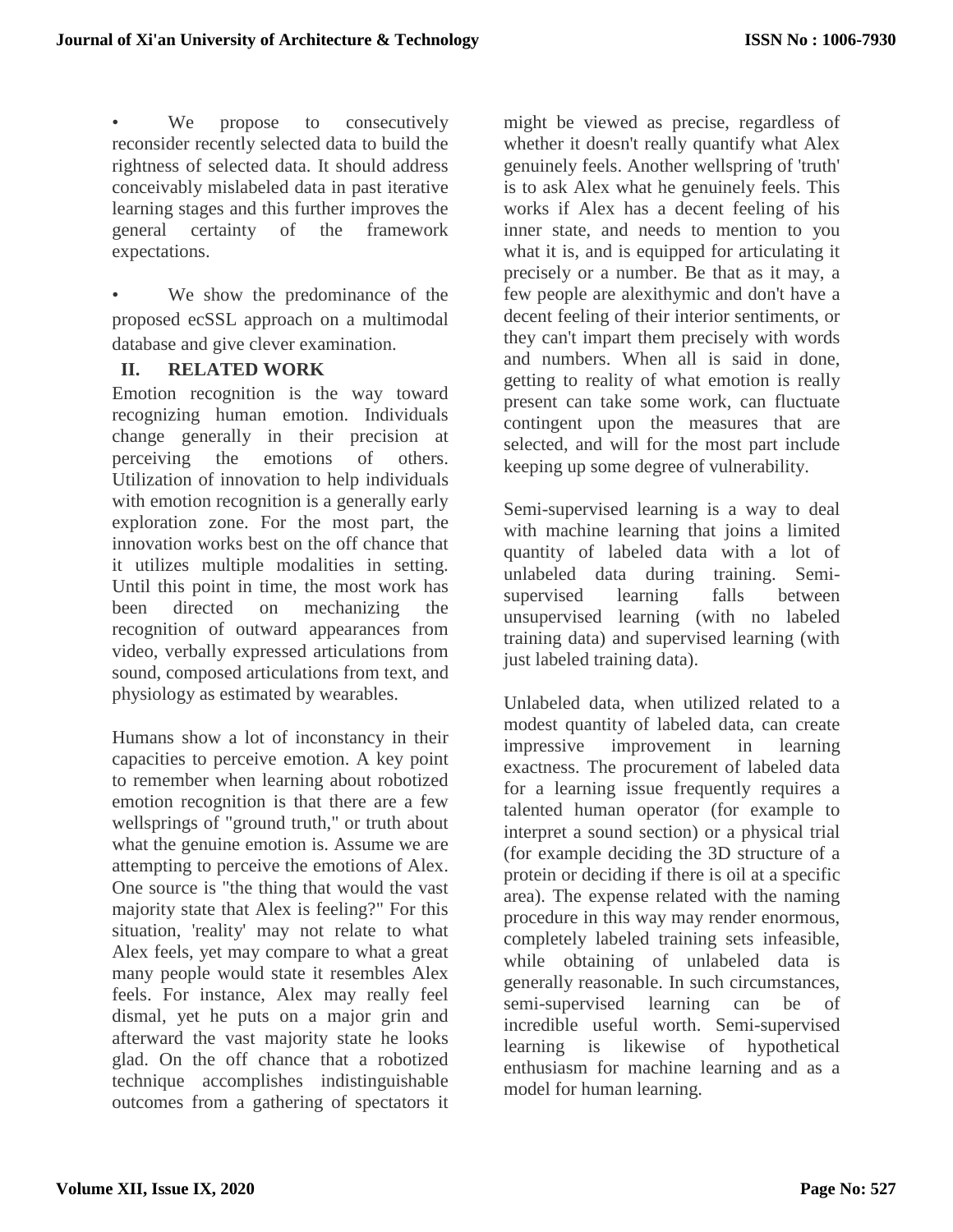A lot of freely indistinguishably appropriated models with comparing marks and unlabeled models are prepared. Semisupervised learning consolidates this data to outperform the arrangement execution that can be acquired either by disposing of the unlabeled data and doing supervised learning or by disposing of the marks and doing unsupervised learning.

Semi-supervised learning may allude to either transductive learning or inductive learning.[1] The objective of transductive learning is to derive the right marks for the given unlabeled data as it were. The objective of inductive learning is to derive the right mapping from to .

Naturally, the learning issue can be viewed as a test and labeled data as test issues that the educator understands for the class as a guide in taking care of another arrangement of issues. In the transductive setting, these unsolved issues go about as test questions. In the inductive setting, they become practice issues of the sort that will make up the test.

It is superfluous (and, as per Vapnik's standard, hasty) to perform transductive learning by method of deriving an order rule over the whole information space; in any case, practically speaking, calculations officially intended for transduction or acceptance are frequently utilized conversely.

# **III. PROPOSAL WORK**

# **Enhanced Collaborative Semi-Supervised Learning**

One primary disadvantage of SSL is error accumulation, as referenced in Section I. For conventional SSL, the data selected by the machine are completely trusted and pooled into the training set. Be that as it may, a portion of these data are unavoidably mislabelled by and by, and bring about a loud training set (cf. Area I). To handle this issue, we propose to not generally trust the automatically labeled data, and call this methodology enhanced SSL. The pseudocode portraying the calculation is appeared in Algorithm 1. The center thought of this methodology is to hold the recently selected data in the first unlabelled data set at each learning iteration. In doing this, the recently selected data will be reconsidered by the accompanying enhanced model. In this way, it is conceivable to address mislabelled data in future iterations with an improved model. Normally, the recently selected samples may not be selected again in the accompanying learning process, I. e., S I  $6 \subset$  S<sub>j</sub>, I < j. In particular, given the gradual number of selected samples per learning iteration n, the I-th learning iteration will choose  $I \times n$  samples altogether, while the unlabelled data assortment U remains the size of nu, for our situation.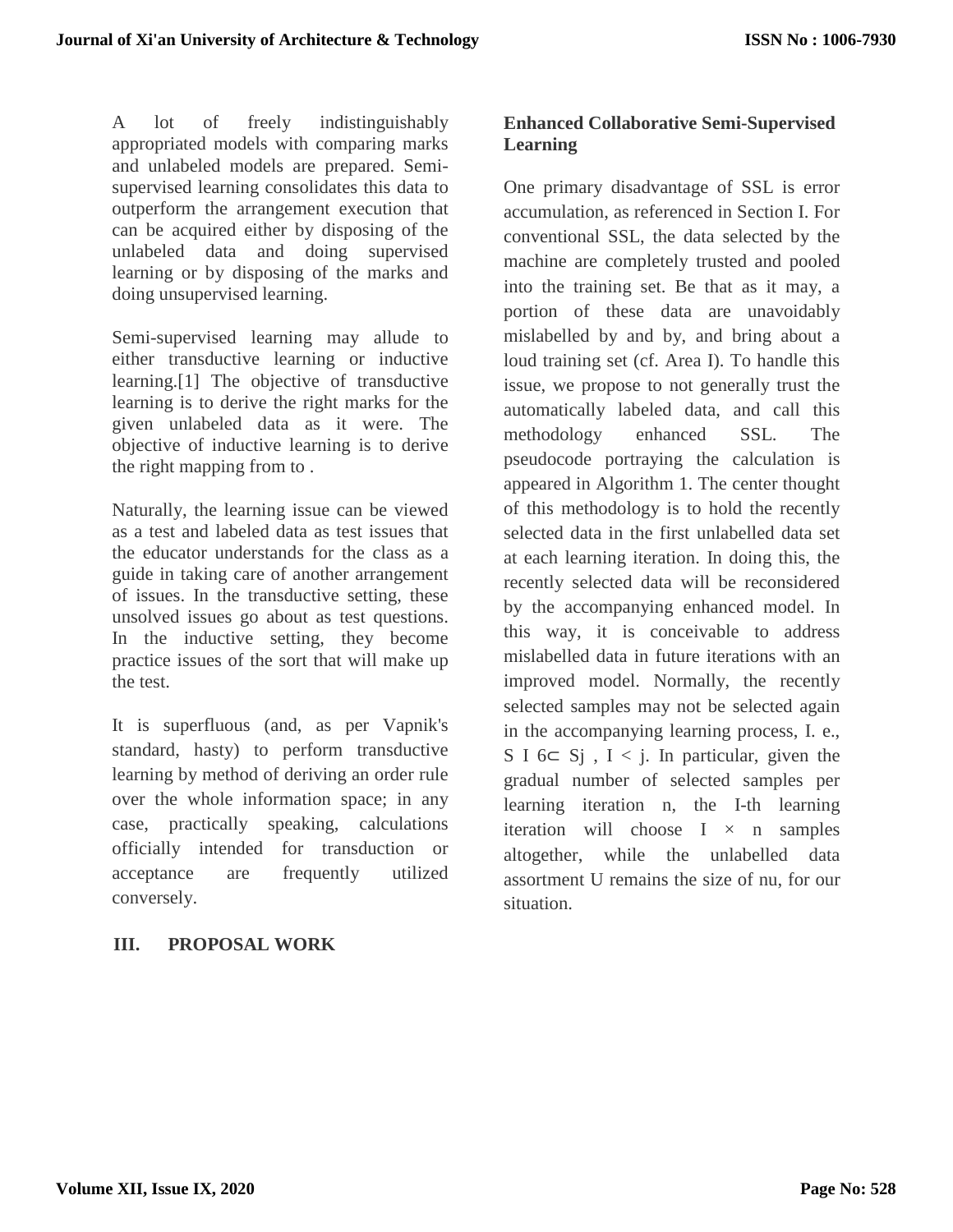Initialise:  $n_l$ : number of initial labeled training samples;  $n_u$ : number of unlabeled samples;  $n$ : incremental number of selected samples per learning iteration; h: classification model; x: feature set, i.e.,  $x_a$ ,  $x_v$ , or  $x_{av}$ for  $i = 1, ..., I$  do % iterate learning process 1 Train classifier  $h^i := f(\mathcal{L}^i(\mathbf{x}, y));$  $\overline{\mathbf{c}}$ Predict  $(y'_x, E(y'_x)) \leftarrow h^i(\forall x \in \mathcal{U});$ 3 % re-evaluate the whole original unlabeled set  $\overline{\mathbf{4}}$ Split  $\mathcal{U} = \{ \mathcal{U}^c, c = 1, ..., C \}$ , where  $\forall x \in \mathcal{U}^c$ , 5  $y'_{\mathbf{x}}=c;$ for  $c = 1, ..., C$  do % equally selected per 6 class by the strategy of minimum entropy Set  $n^i = i \times \lfloor n/C \rfloor$ ; 7 Copy  $S^c$  from  $\mathcal{U}^c$ , size( $S^c$ ) =  $n^i$ , and satisfy 8  $E(y'_{\mathbf{x}^c}) \leq$  $E(y'_{\mathbf{x}'\mathbf{c}})$  $\forall \mathbf{x}^c \in \mathcal{S}^c$   $\forall \mathbf{x}'^c \in (\mathcal{U}^c \setminus \mathcal{S}^c)$  $S^i = \bigcup S^c;$ 9 end 10  $\mathcal{L}^{i+1} = \mathcal{L}^0 \cup \mathcal{S}^i;$ 11 12 end

#### **Algorithm 1** Enhanced Semi-Supervised Learning

## **Methodology Based Collaborative SSL**

The proposed collaborative SSL (cSSL) in this article can be viewed as an expansion of co-training, where the perspectives include not just the component spaces (i.e., methodology based cSSL), yet in addition the recognition models (i.e., model-based cSSL, examined in Section II-D). At the point when coordinated with the enhanced SSL, the new calculation is named as enhanced cSSL.

The pseudocode portraying the calculation of enhanced cSSL dependent on multimodality is shown in Algorithm 2. Contrasted and self-training, methodology based cSSL (e.g., sound, video, text, and physiology) utilizes multiple modalities as autonomous 'sees' for training various models. Contrasted and co-training, it can actualize multiple, instead of two, modalities in the learning framework, which is like multi-see learning with less limitation as far as restrictive autonomy (For additional subtleties, the peruser is alluded to [2]).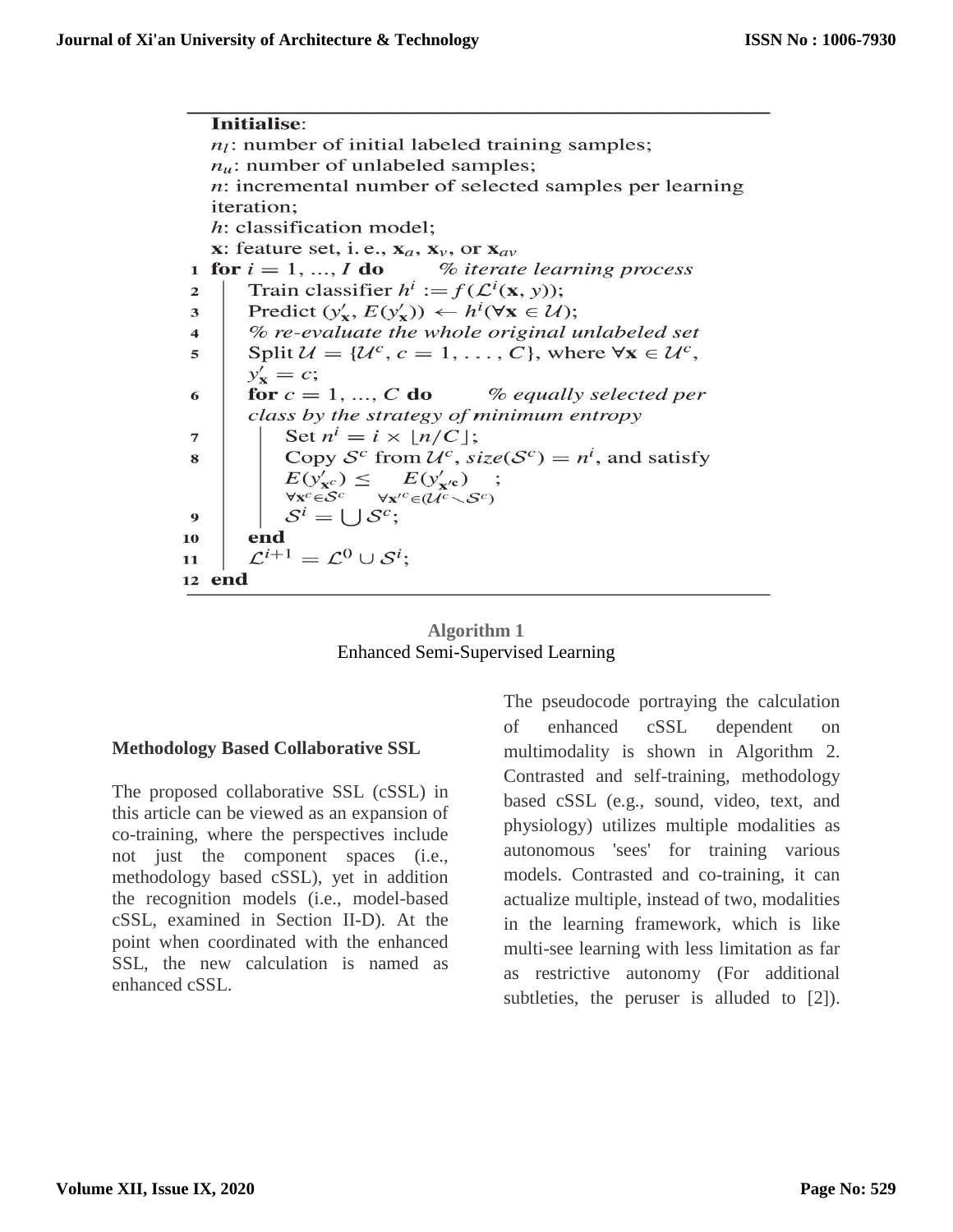Initialise:  $n_l$ : number of initial labeled training samples;  $n_u$ : number of unlabeled samples;  $n$ : incremental number of selected samples per learning iteration:  $h$ : classification model % iterate learning process 1 for  $i = 1, ..., I$  do · either based on multi-modality  $\overline{z}$ for  $p = 1, ..., P$  do % use P modalities  $\overline{\mathbf{3}}$ Train classifier based on the  $p$ -th modality,  $\boldsymbol{4}$  $h^{ip} := f(\mathcal{L}^i(\mathbf{x}_p, y));$ Classification  $(y'_{\mathbf{x}_p}, E(y'_{\mathbf{x}_p})) \leftarrow h^{ip}(\forall \mathbf{x}_p \in \mathcal{U});$  $\leq$ end 6 Merge predictions  $y'_x \leftarrow M(y'_{x_1}, \dots, y'_{x_n});$  $\overline{\overline{z}}$ Average entropies  $\overline{E}(y'_x) \leftarrow \frac{1}{P} \sum_{p=1}^P E(y'_{x_p});$ 8 • or based on multi-model  $\bullet$ % use Q models for  $q = 1, ..., Q$  do 10 Train the q-th classifier  $h^{iq} := f_q(\mathcal{L}^i(\mathbf{x}, y))$ ;  $11$ Classification  $(y_{\mathbf{x}}^{'q}, E(y_{\mathbf{x}}^{'q})) \leftarrow h^{iq}(\forall \mathbf{x} \in \mathcal{U});$  $12$ end  $13$ Merge predictions  $y'_x \leftarrow M(y_1^1, \dots, y_x^{\prime Q})$ ;<br>Average entropies  $\overline{E}(y'_x) \leftarrow \frac{1}{Q} \sum_{q=1}^{Q} E(y_x^{\prime q})$ ;  $14$  $15$ Split  $\mathcal{U} = {\mathcal{U}^c, c = 1, ..., C}$ , where  $\forall x \in \mathcal{U}^c$ , 16  $y'_{\mathbf{x}}=c;$ for  $c = 1, ..., C$  do  $17$ Set  $n^i = i \times \lfloor n/C \rfloor$ ; 18 Copy  $S^c$  from  $\mathcal{U}^c$ , size( $S^c$ ) =  $n^i$ , and satisfy 19  $\bar{E}(y'_{\mathbf{x}^c}) \leq \bar{E}(y'_{\mathbf{x}'c})$  $\forall x^c \in S^c$  $\forall x'^c \in \mathcal{U}^c \setminus \mathcal{S}^c$  $\mathcal{S}^i = \bigcup \mathcal{S}^c;$ 20 end 21  $\mathcal{L}^{i+1} = \mathcal{L}^0 \cup \mathcal{S}^i;$ 22 23 end

## Algorithm 2: Enhanced Collaborative Semi-Supervised Learning based on Multi-Modality or Multi-Model.

Furthermore, as opposed to traditional cotraining where various perspectives independently select the samples that are arranged with most minimal entropies and afterward combine them (i.e., least individual-entropy strategy) [15], [41], cSSL takes a base joint-entropy strategy. That is, all forecasts acquired by different perspectives for each example will be converged as one by methods for dominant part casting a ballot. Especially, in the even

cases, an official conclusion is allocated to the classification grouped with the least entropy. This calculation improvement can not just maintain a strategic distance from the expectation strife brought about by various perspectives yet in addition conceivably increment the robotized annotation rightness of the selected data [43]. Besides, the last entropy is determined by averaging all entropies got by various perspectives. These consolidated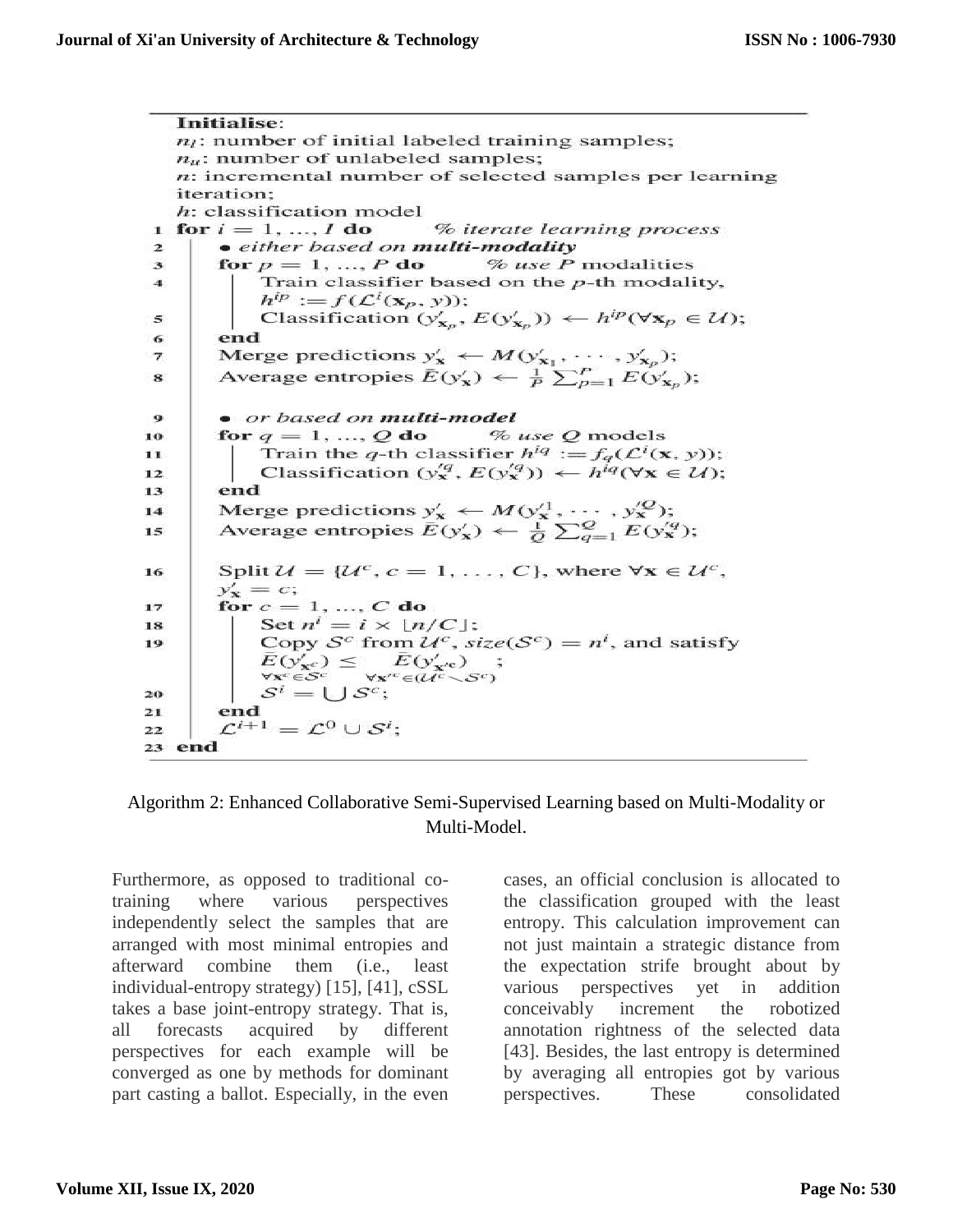expectations and entropies will be then depended on for the accompanying data choosing activity.

# **CONCLUSION**

To use the universal unlabeled data for automatic emotion recognition, this article proposed enhanced collaborative Semi-Supervised Learning (SSL). Not at all like conventional SSL, it plays out a data reassessment process on recently selected data (enhanced strategy) on one hand. Then again it takes a common learning process among multiple modalities and models (collaborative strategy). The proposed approaches have been efficiently assessed on the generally utilized audiovisual full of feeling database RECOLA in different settings. The trial results show that the proposed approaches essentially improve the framework execution by upgrading the accuracy and decent variety of selected data. All the more as of late, profound learning calculations have pulled in colossal consideration and made an extraordinary progress with regards to machine learning. This will frame one of the primary examination headings later on, by considering various profound learning structures in the SSL systems.

## **REFERENCES**

[1] R. Cowie, E. Douglas-Cowie, N. Tsapatsoulis, G. Votsis, S. Kollias, W. Fellenz, and J. G. Taylor, "Emotion recognition in human-computer interaction," IEEE Signal Processing Magazine, vol. 18, no. 1, pp. 32– 80, Jan. 2001.

[2] M. Chen, P. Zhou, and G. Fortino, "Emotion communication system," IEEE Access, vol. 5, pp. 326–337, Dec. 2016.

[3] M. S. Hossain and G. Muhammad, "An emotion recognition system for mobile applications," IEEE Access, vol. 5, pp. 2281–2287, Feb. 2017.

[4] B. G. Lee, T. W. Chong, B. L. Lee, H. J. Park, Y. N. Kim, and B. Kim, "Wearable mobile-based emotional responsemonitoring system for drivers," IEEE Transactions on Human-Machine Systems, vol. 47, no. 5, pp. 636–649, Oct. 2017.

[5] Y. Kim, T. Soyata, and R. F. Behnagh, "Towards emotionally-aware AI smart classroom: Current issues and directions for engineering and education," IEEE Access, vol. PP, no. 99, pp. 1–1, Jan. 2018.

[6] A. Halevy, P. Norvig, and F. Pereira, "The unreasonable effectiveness of data," IEEE Intelligent Systems, vol. 24, no. 2, pp. 8–12, Mar. 2009.

[7] J. Deng, S. Frhholz, Z. Zhang, and B. Schuller, "Recognizing emotions from whispered speech based on acoustic feature transfer learning," IEEE Access, vol. 5, pp. 5235–5246, Mar. 2017.

[8] Z. Zhang, N. Cummins, and B. Schuller, "Advanced data exploitation for speech analysis: An overview," IEEE Signal Processing Magazine, vol. 34, no. 4, pp. 107–129, July 2017.

[9] S. Hantke, T. Appel, F. Eyben, and B. Schuller, "iHEARu-PLAY: Introducing a game for crowdsourced data collection for affective computing," in Proc. International Conference on Affective Computing and Intelligent Interaction (ACII), Xi'an, China, 2015, pp. 891–897.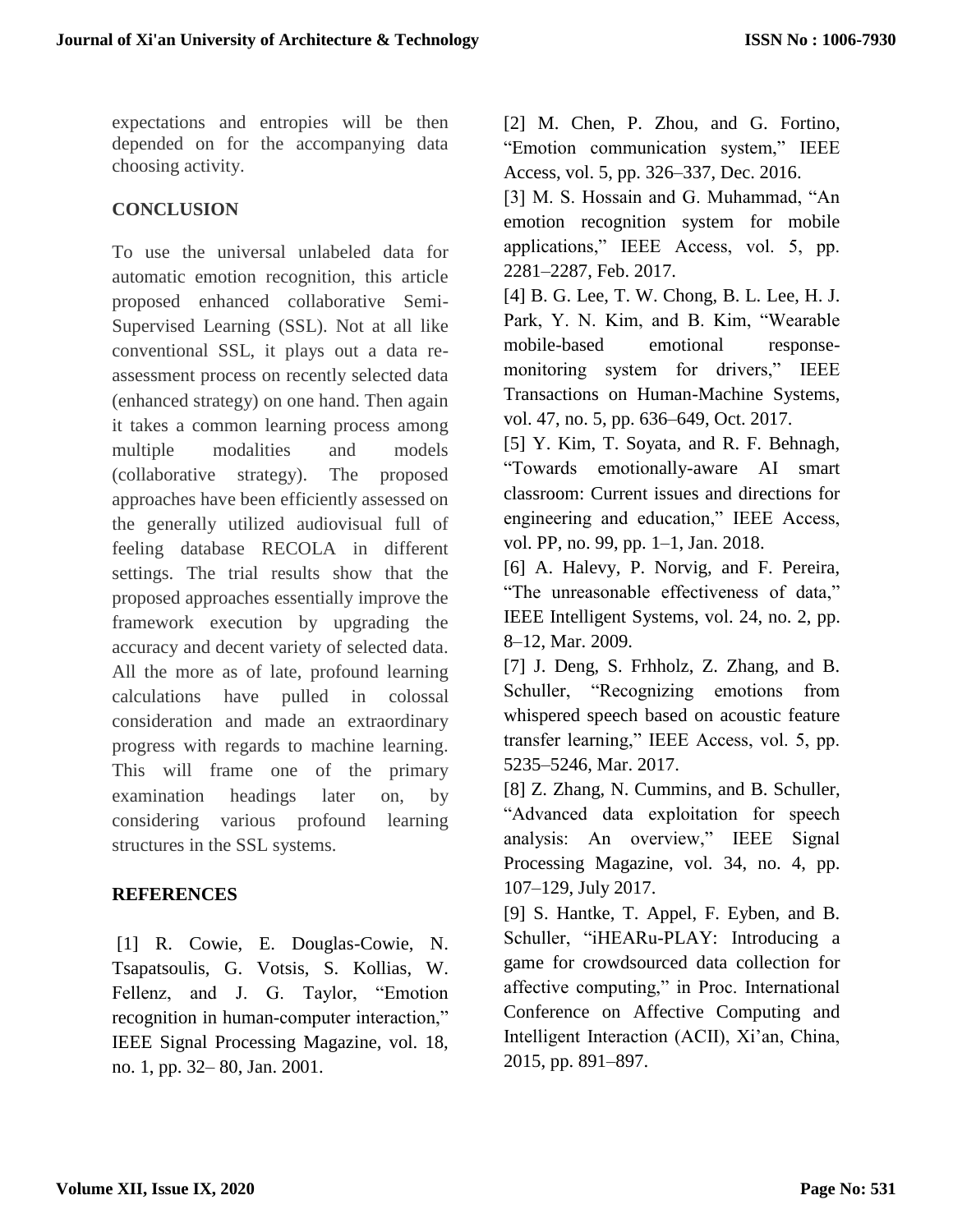[10] B. Wu, E. Zhong, D. H. Hu, A. Horner, and Q. Yang, "SMART: Semisupervised music emotion recognition with social tagging," in Proc. SIAM International Conference on Data Mining (SDM), Austin, TX, 2013, pp. 279–287.

[11] M. Schels, M. Kachele, M. Glodek, D. Hrabal, S. Walter, and "F. Schwenker, "Using unlabeled data to improve classification of emotional states in human computer interaction," Journal on Multimodal User Interfaces, vol. 8, no. 1, pp. 5–16, Mar. 2014.

[12] M. Giulianelli, "Semi-supervised emotion lexicon expansion with label propagation and specialized word embeddings," arXiv preprint arXiv:1708.03910, Aug. 2017.

[13] B. Schuller, A. Batliner, S. Steidl, and D. Seppi, "Recognising realistic emotions and affect in speech: State of the art and lessons learnt from the first challenge," Speech Communication, vol. 53, no. 9, pp. 1062–1087, Dec. 2011.

[14] Z. Zhang, F. Weninger, M. Wollmer, and B. Schuller, "Unsupervised ¨ learning in cross-corpus acoustic emotion recognition," in Proc. IEEE workshop on Automatic Speech Recognition and Understanding (ASRU), Big Island, HI, 2011, pp. 523–528.

[15] Z. Zhang, J. Deng, and B. Schuller, "Co-training succeeds in computational paralinguistics," in Proc. IEEE International Conference on Acoustics, Speech and Signal Processing (ICASSP), Vancouver, Canada, 2013, pp. 8505–8509.

[16] Z. Zhang, E. Coutinho, J. Deng, and B. Schuller, "Cooperative learning and its application to emotion recognition from speech," IEEE Transactions on Audio,

Speech, Language Processing, vol. 23, no. 1, pp. 115–126, Jan. 2015.

[17] S. Li, C.-R. Huang, G. Zhou, and S. Y. M. Lee, "Employing personal/impersonal views in supervised and semi-supervised sentiment classification," in Proc. Annual Meeting of the Association for Computational Linguistics (ACL), Uppsala, Sweden, 2010, pp. 414–423.

[18] J. Deng, X. Xu, Z. Zhang, S. Frhholz, and B. Schuller, "Semisupervised autoencoders for speech emotion recognition," IEEE/ACM Transactions on Audio, Speech, and Language Processing, vol. 26, no. 1, pp. 31–43, Jan. 2018.

[19] A. Mahdhaoui and M. Chetouani, "Emotional speech classification based on multi-view characterization," in Proc. IEEE International Conference on Pattern Recognition (ICPR), Istanbul, Turkey, 2010, pp. 4488–4491.

[20] I. Cohen, N. Sebe, F. G. Cozman, M. C. Cirelo, and T. S. Huang, "Learning bayesian network classifiers for facial expression recognition both labeled and unlabeled data," in Proc. IEEE Conference on Computer Vision and Pattern Recognition (CVPR), Madison, WI, 2003, p. 595.

[21] I. Cohen, N. Sebe, F. G. Cozman, and T. S. Huang, "Semi-supervised learning for facial expression recognition," in Proc. ACM SIGMM international workshop on Multimedia Information Retrieval (MIR), New York, NY, 2003, pp. 17–22.

[22] Z. Zeng, M. Pantic, G. I. Roisman, and T. S. Huang, "A survey of affect recognition methods: Audio, visual, and spontaneous expressions," IEEE Transactions on Pattern Analysis and Machine Intelligence, vol. 31, no. 1, pp. 39–58, Jan. 2009.